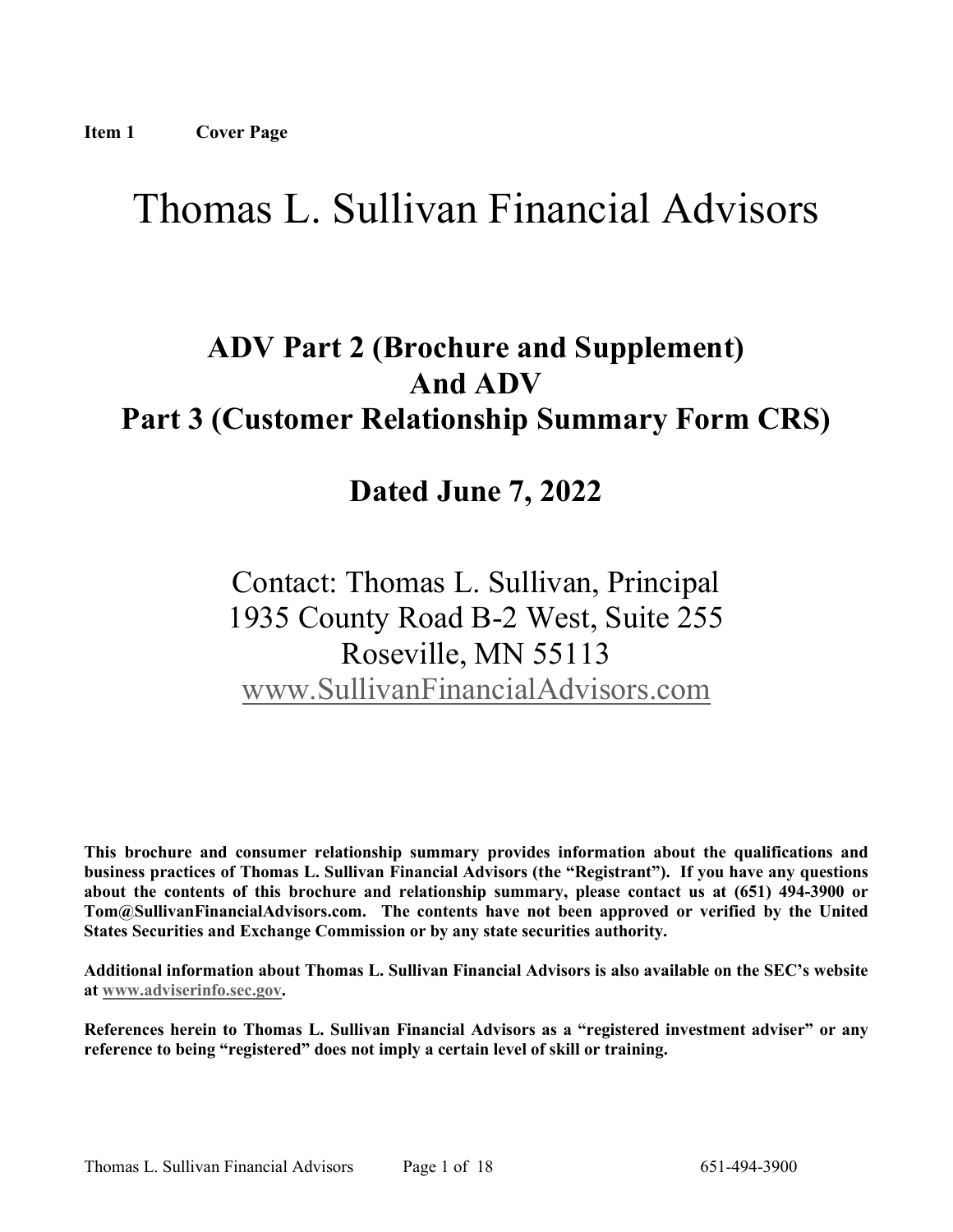### **Item 2 Material Changes**

On Dec 31, 2021, Sullivan Financial Advisors implemented a new, lower, fee schedule for Assets Under Management. This new schedule is shown in Item 5 Part A.

On June 7, 2021, Sullivan Financial Advisors added Retirement Plan Rollover Recommendations ADV 2A Item 4

### **Item 3 Table of Contents**

| Item 1                  |                                                                                       |  |  |
|-------------------------|---------------------------------------------------------------------------------------|--|--|
| Form ADV Part 2A        |                                                                                       |  |  |
| Item 2                  |                                                                                       |  |  |
| Item 3                  |                                                                                       |  |  |
| Item 4                  |                                                                                       |  |  |
| Item 5                  |                                                                                       |  |  |
| Item 6                  |                                                                                       |  |  |
| Item 7                  |                                                                                       |  |  |
| Item 8                  |                                                                                       |  |  |
| Item 9                  |                                                                                       |  |  |
| Item $10$               |                                                                                       |  |  |
| Item 11                 | Code of Ethics, Participation or Interest in Client Transactions and Personal Trading |  |  |
| Item 12                 |                                                                                       |  |  |
| Item 13                 |                                                                                       |  |  |
| Item 14                 |                                                                                       |  |  |
| Item 15                 |                                                                                       |  |  |
| Item 16                 |                                                                                       |  |  |
| Item 17                 |                                                                                       |  |  |
| Item 18                 |                                                                                       |  |  |
| Item 19                 |                                                                                       |  |  |
| <b>Form ADV Part 2B</b> |                                                                                       |  |  |
| Item 20                 |                                                                                       |  |  |
| Item 21                 |                                                                                       |  |  |

## **Form ADV Part 3 CRS - Customer Relationship Summary Form**

### **Item 1. Introduction**

### **Item 2. Relationships and Services**

### **Item 3. Fees, Costs, Conflicts, and Standard of Conduct**

## **Item 4. Disciplinary History**

### **Item 5. Additional Information**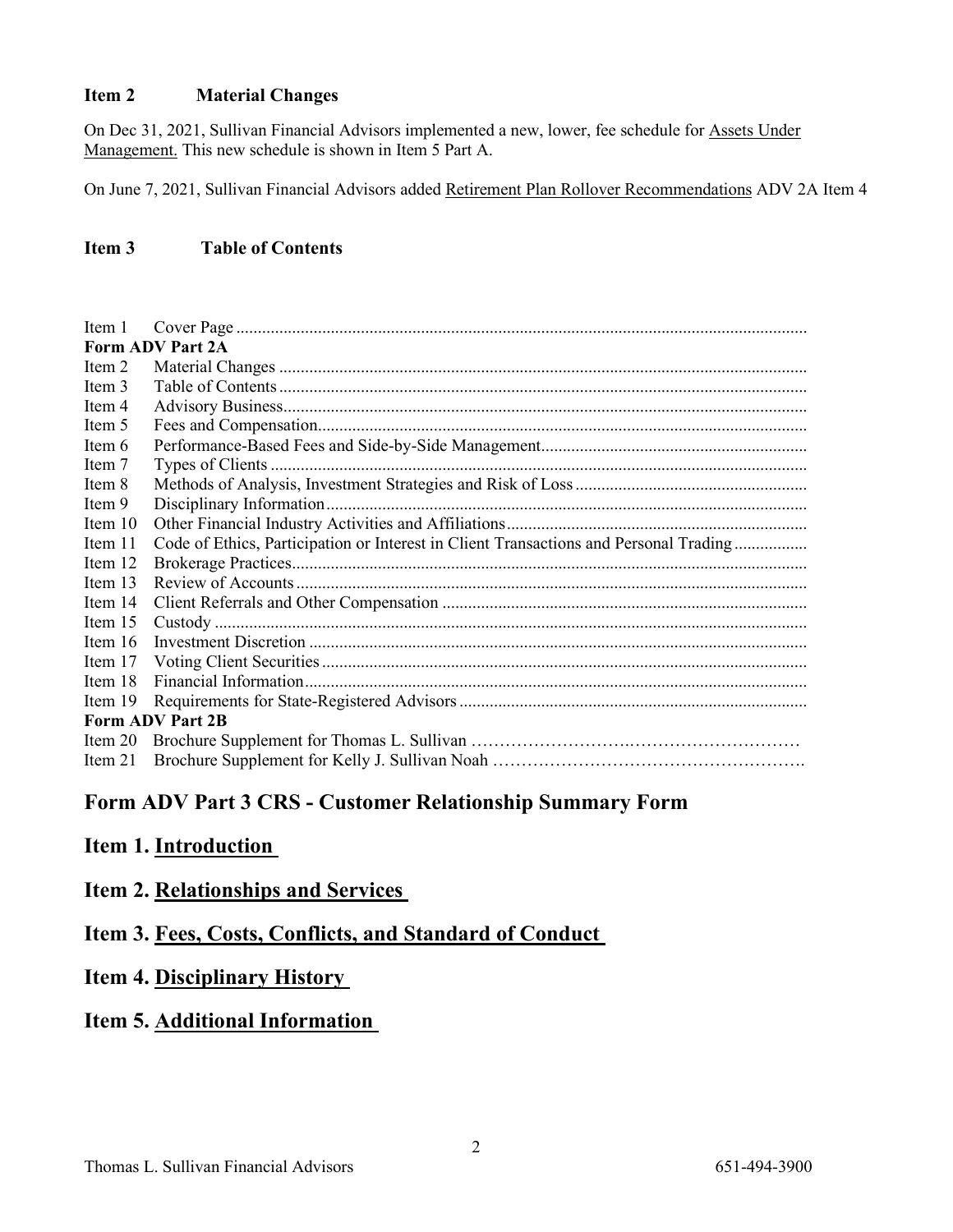#### **Item 4 Advisory Business**

- A. Thomas L. Sullivan Financial Advisors (the "Registrant") (SFA) is a sole proprietorship formed on June, 1997 in the state of Minnesota. The Registrant became registered as an Investment Adviser Firm in June, 1997. The Registrant is owned by Thomas L. Sullivan. Thomas L. Sullivan is the Registrant's Principal.
- B. As discussed below, the Registrant offers to its clients (individuals, etc.) investment advisory services, and, to the extent specifically requested by a client, financial planning and related consulting services.

**RETIREMENT PLAN ROLLOVER RECOMMENDATIONS.** When Thomas L. Sullivan Financial Advisors (SFA) provides investment advice about your retirement plan account or individual retirement account ("IRA") including whether to maintain investments and/or proceeds in the retirement plan account, roll over such investment/proceeds from the retirement plan account to a IRA or make a distribution from the retirement plan account, we acknowledge that SFA is a "**fiduciary**" within the meaning of Title I of the Employee Retirement Income Security Act ("ERISA") and/or the Internal Revenue Code ("IRC") as applicable, which are laws governing retirement accounts. The way SFA makes money creates conflicts with your interests so SFA operates under a special rule that requires {Investment Adviser Firm} to act in your best interest and not put our interest ahead of you.

Under this special rule's provisions, SFA must as a fiduciary to a retirement plan account or IRA under ERISA/IRC:

• Meet a professional standard of care when making investment recommendations (e.g., give prudent advice);

• Never put the financial interests of SFA ahead of you when making recommendations (e.g., give loyal advice);

- Avoid misleading statements about conflicts of interest, fees, and investments;
- Follow policies and procedures designed to ensure that SFA gives advice that is in your best interest;
- Charge no more than is reasonable for the services of SFA; and
- Give Client basic information about conflicts of interest.

To the extent We recommend you roll over your account from a current retirement plan account to an individual retirement account managed by SFA, please know that SFA and our investment adviser representatives have a conflict of interest.

We can earn increased investment advisory fees by recommending that you roll over your account at the retirement plan to an IRA managed by. We will earn fewer investment advisory fees if you do not roll over the funds in the retirement plan to an IRA managed by SFA.

Thus, our investment adviser representatives have an economic incentive to recommend a rollover of funds from a retirement plan to an IRA which is a conflict of interest because our recommendation that you open an IRA account to be managed by our firm can be based on our economic incentive and not based exclusively on whether or not moving the IRA to our management program is in your overall best interest.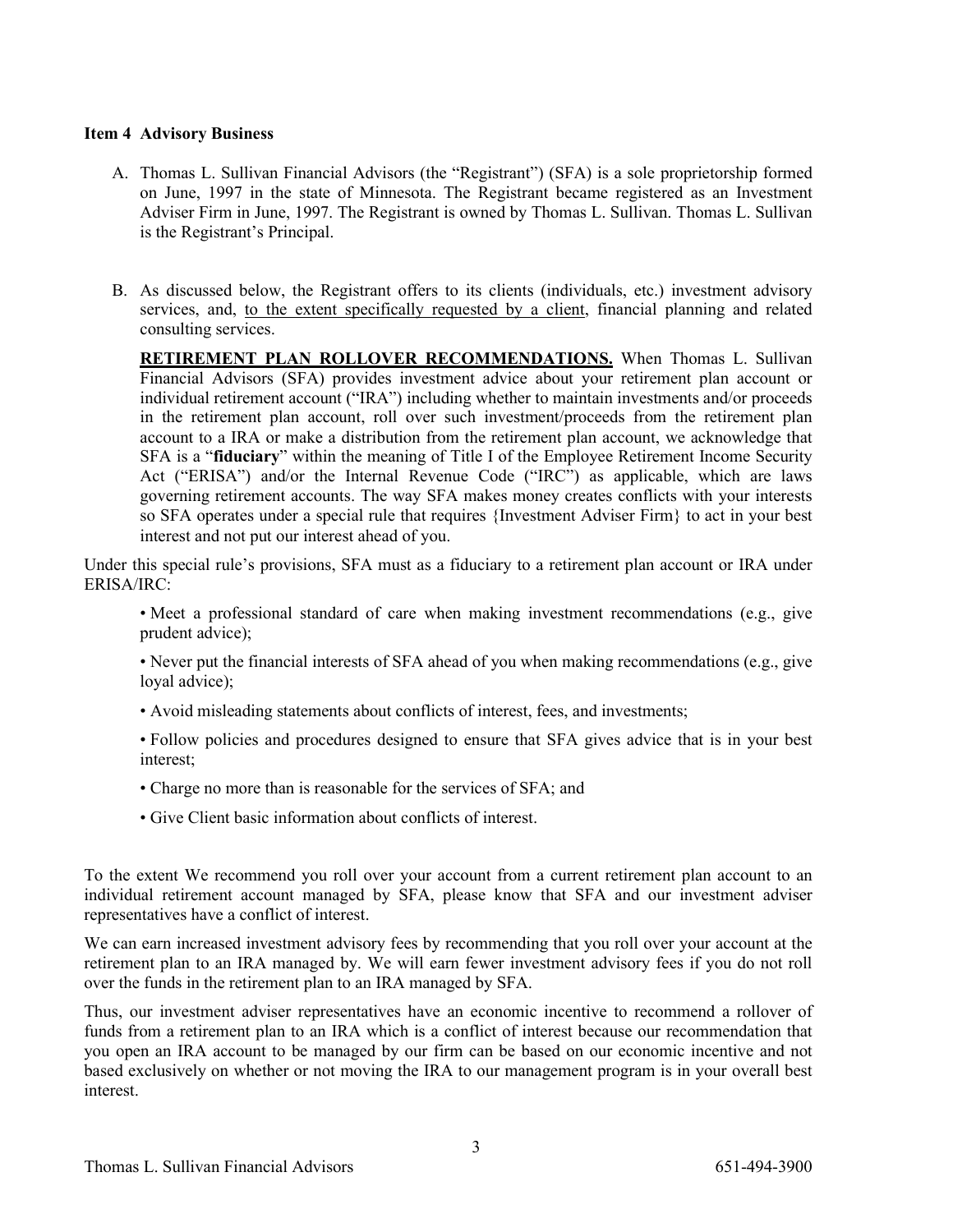We have taken steps to manage this conflict of interest. We have adopted an impartial conduct standard whereby our investment adviser representatives will (i) provide investment advice to a retirement plan participant regarding a rollover of funds from the retirement plan in accordance with the fiduciary status described below, (ii) not recommend investments which result in SFA receiving unreasonable compensation related to the rollover of funds from the retirement plan to an IRA, and (iii) fully disclose compensation received by SFA and our supervised persons and any material conflicts of interest related to recommending the rollover of funds from the retirement plan to an IRA and refrain from making any materially misleading statements regarding such rollover.

When providing advice to your regarding a retirement plan account or IRA, our investment advisor representatives will act with the care, skill, prudence, and diligence under the circumstances then prevailing that a prudent person acting in a like capacity and familiar with such matters would use in the conduct of an enterprise of a like character and with like aims, based on the investment objectives, risk, tolerance, financial circumstances, and a client's needs, without regard to the financial or other interests of SFA or our affiliated personnel.

### **Item 5 Fees and Compensation**

### A. **INVESTMENT ADVISORY SERVICES**

The client can determine to engage the Registrant to provide discretionary investment advisory services on a *fee-only* basis. The Registrant's annual investment advisory fee is based upon a percentage (%) of the market value of the assets placed under the Registrant's management. The fees are calculated based on the market value of the account on the last business day of the previous quarter. Asset totals will include a mix of asset classes that can include equities, bonds, money market funds and cash balances. Fees withdrawn can exceed the current yields. Each level of fee charged is in addition to the previous fee levels.

|                    | Market Value of Portfolio | % of Assets |  |
|--------------------|---------------------------|-------------|--|
| <b>First Level</b> | $$0 - $500,000$           | $1.00\%$    |  |
| <b>Next Level</b>  | \$500,000 - \$2,000,000   | $0.80\%$    |  |
| <b>Next Level</b>  | $$2,000,000 - $3,000,000$ | $0.60\%$    |  |
| <b>Next Level</b>  | $$3,000,000 - $4,000,000$ | $0.40\%$    |  |
| <b>Next Level</b>  | $$4,000,000 - and up$     | $0.20\%$    |  |

Registrant's annual investment advisory fee shall include investment advisory services, and, to the **extent specifically requested** by the client, financial planning and consulting services. If the client requires extraordinary planning and/or consultation services (to be determined in the sole discretion of the Registrant), the Registrant will determine the charge for such additional services, the dollar amount of which shall be set forth in a separate written notice to the client.

#### **FINANCIAL PLANNING AND CONSULTING SERVICES (STAND-ALONE)**

To the extent requested by a client, the Registrant will determine to provide financial planning and/or consulting services (including investment and non-investment related matters, including estate planning, insurance planning, etc.) on a stand-alone separate fee basis. Registrant's planning and consulting fees are negotiable, but generally range from \$500 to \$2500 on a fixed fee basis, and from \$200 to \$300 on an hourly rate basis, depending upon the level and scope of the service(s) required and the professional(s) rendering the service(s). Prior to engaging the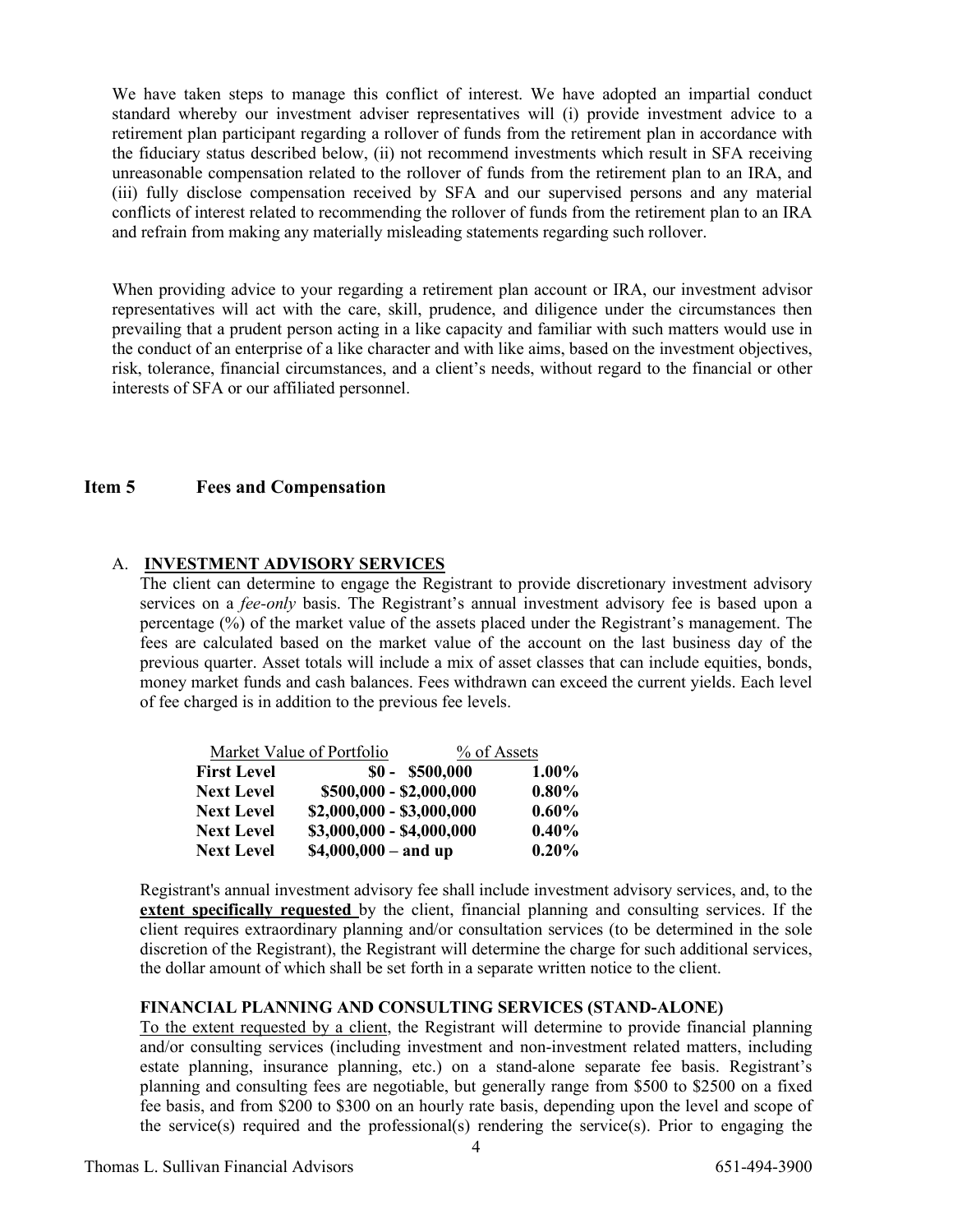Registrant to provide planning or consulting services, clients are generally required to enter into a *Financial Planning and Consulting Agreement* with Registrant setting forth the terms and conditions of the engagement (including termination), describing the scope of the services to be provided, and the portion of the fee that is due from the client prior to Registrant commencing services. If requested by the client, Registrant will recommend the services of other professionals for implementation purposes. The client is under no obligation to engage the services of any such recommended professional. The client retains absolute discretion over all such implementation decisions and is free to accept or reject any recommendation from the Registrant. **Please Note:** If the client engages any such recommended professional, and a dispute arises thereafter relative to such engagement, the client agrees to seek recourse exclusively from and against the engaged professional. **Please Also Note:** It remains the client's responsibility to promptly notify the Registrant if there is ever any change in his/her/its financial situation or investment objectives for the purpose of reviewing/evaluating/revising Registrant's previous recommendations and/or services.

### **MISCELLANEOUS**

**Non-Investment Consulting/Implementation Services**. To the extent requested by the client, the Registrant will provide consulting services regarding non-investment related matters, such as estate planning, tax planning, insurance, etc. Neither the Registrant, nor any of its representatives, serves as an attorney, accountant, or licensed insurance agent, and no portion of the Registrant's services should be construed as same. To the extent requested by a client, the Registrant may recommend the services of other professionals for certain non-investment implementation purposes (i.e. attorneys, accountants, insurance agents, etc.). The client is under no obligation to engage the services of any such recommended professional. The client retains absolute discretion over all such implementation decisions and is free to accept or reject any recommendation from the Registrant. **Please Note:** If the client engages any such recommended professional, and a dispute arises thereafter relative to such engagement, the client agrees to seek recourse exclusively from and against the engaged professional. **Please Also Note:** It remains the client's responsibility to promptly notify the Registrant if there is ever any change in his/her/its financial situation or investment objectives for the purpose of reviewing/evaluating/revising Registrant's previous recommendations and/or services.

**Please Note: Cash Positions.** At any specific point in time, depending upon perceived or anticipated market conditions/events (there being **no guarantee** that such anticipated market conditions/events will occur), the Registrant may maintain cash positions for defensive purposes. All cash positions (cash balances, money markets, etc.) are considered asset classes and will be included as part of assets under management for purposes of calculating the Registrant's advisory fee. Fees charged can exceed yield on these cash positions.

**Trade Error Policy**. Registrant shall reimburse accounts for losses resulting from the Registrant's trade errors, but shall not credit accounts for such errors resulting in market gains. The gains and losses are reconciled within the Registrant's custodian firm account and Registrant retains the net gains and losses.

**Client Obligations**. In performing its services, Registrant shall not be required to verify any information received from the client or from the client's other professionals and is expressly authorized to rely thereon. Moreover, each client is advised that it remains his/her/its responsibility to promptly notify the Registrant if there is ever any change in his/her/its financial situation or investment objectives for the purpose of reviewing/evaluating/revising Registrant's previous recommendations and/or services.

**Disclosure Statement**. A copy of the Registrant's written Brochure as set forth on Part 2A of Form ADV shall be provided to each client prior to, or contemporaneously with, the execution of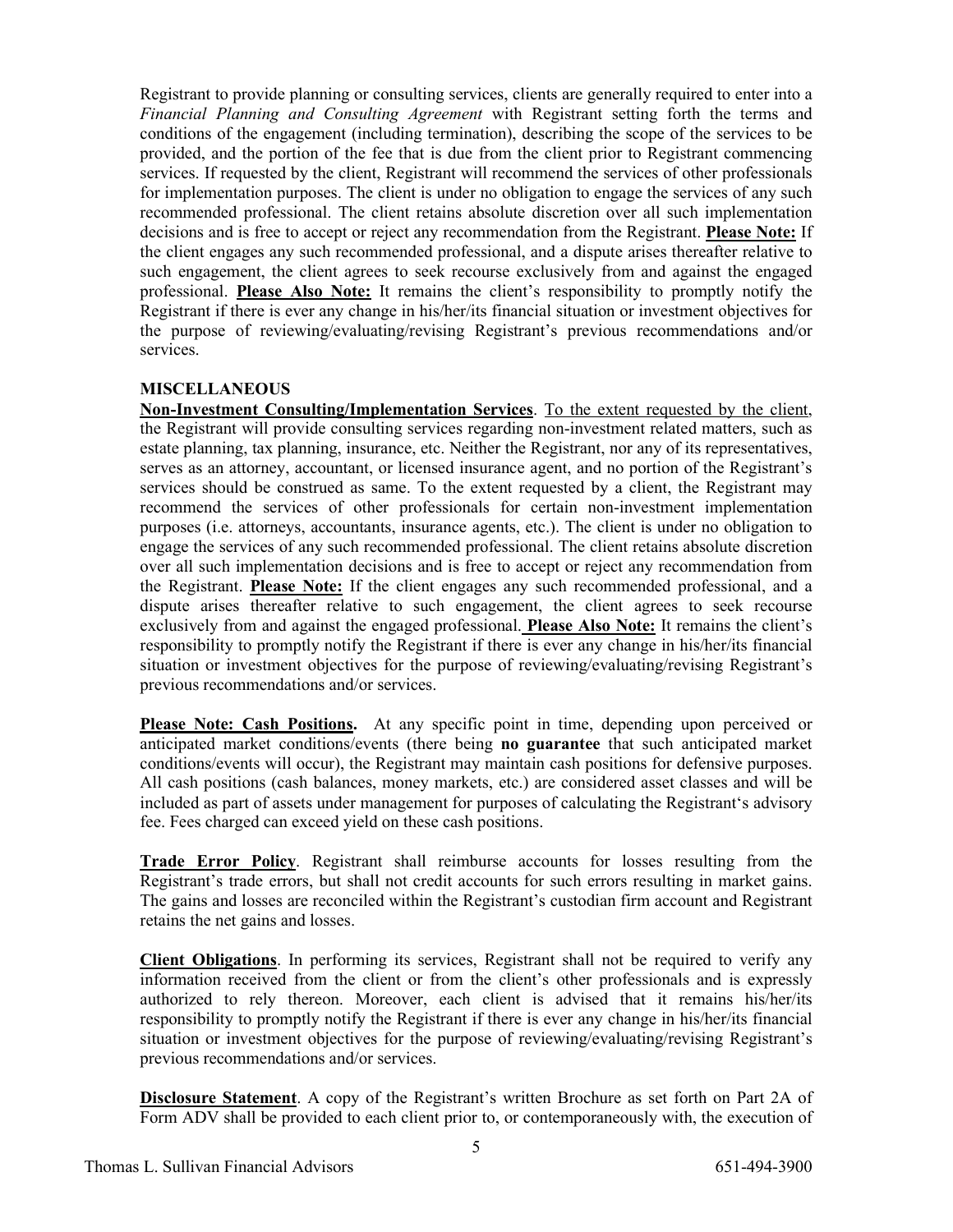the *Investment Advisory Agreement or Financial Planning and Consulting Agreement*. Any client who has not received a copy of Registrant's written Brochure at least 48 hours prior to executing the *Investment Advisory Agreement or Financial Planning and Consulting Agreement* shall have five business days subsequent to executing the agreement to terminate the Registrant's services without penalty.

- B. The Registrant shall provide investment advisory services specific to the needs of each client. Prior to providing investment advisory services, an investment adviser representative will ascertain each client's investment objective(s). Thereafter, the Registrant shall allocate and/or recommend that the client allocate investment assets consistent with the designated investment objective(s). The client may, at anytime, impose reasonable restrictions, in writing, on the Registrant's services.
- C. The Registrant does not participate in a wrap fee program.
- D. As of December 31, 2021, the Registrant had \$87,969,333 in assets under management on a discretionary basis.
- E. Clients elect to have the Registrant's advisory fees deducted from their custodial account. Both Registrant's *Investment Advisory Agreement* and the custodial/clearing agreement will authorize the custodian to debit the account for the Registrant's investment advisory fee and to directly remit that management fee to the Registrant in compliance with regulatory procedures. In the limited event that the Registrant bills the client directly, payment is due upon receipt of the Registrant's invoice. The Registrant shall deduct fees and/or bill clients quarterly in advance, based upon the market value of the assets on the last business day of the previous quarter.
- F. Unless the client directs otherwise or an individual client's circumstances require, the Registrant shall recommend that Charles Schwab and Co., Inc. ("*Schwab")* serve as the brokerdealer/custodian for client investment management assets. Broker-dealers such as *Schwab* charge brokerage commissions and/or transaction fees for effecting certain securities transactions (i.e. transaction fees are charged by the custodian for certain no-load mutual funds and commissions are charged for individual equity and fixed income securities transactions). In addition to Registrant's investment management fee, brokerage commissions and/or transaction fees, clients will also incur, relative to all mutual fund and exchange traded fund purchases, charges imposed at the fund level (e.g. management fees and other fund expenses).
- G. Registrant's annual investment advisory fee shall be prorated and paid quarterly, in advance, based upon the market value of the assets on the last business day of the previous quarter. The Registrant requires a minimum asset level of \$50,000 for investment advisory services. The Registrant, in its sole discretion, will charge a lesser investment management fee and/or waive or reduce its minimum asset requirement based upon certain criteria (i.e. anticipated future earning capacity, anticipated future additional assets, dollar amount of assets to be managed, related accounts, account composition, negotiations with client, etc.).

The *Investment Advisory Agreement* between the Registrant and the client will continue in effect until terminated by either party by written notice in accordance with the terms of the *Investment Advisory Agreement*. Upon termination, the Registrant shall refund the pro-rated portion of the advanced advisory fee paid based upon the number of days remaining in the billing quarter.

H. Neither the Registrant, nor its representatives accept compensation from the sale of securities or other investment products.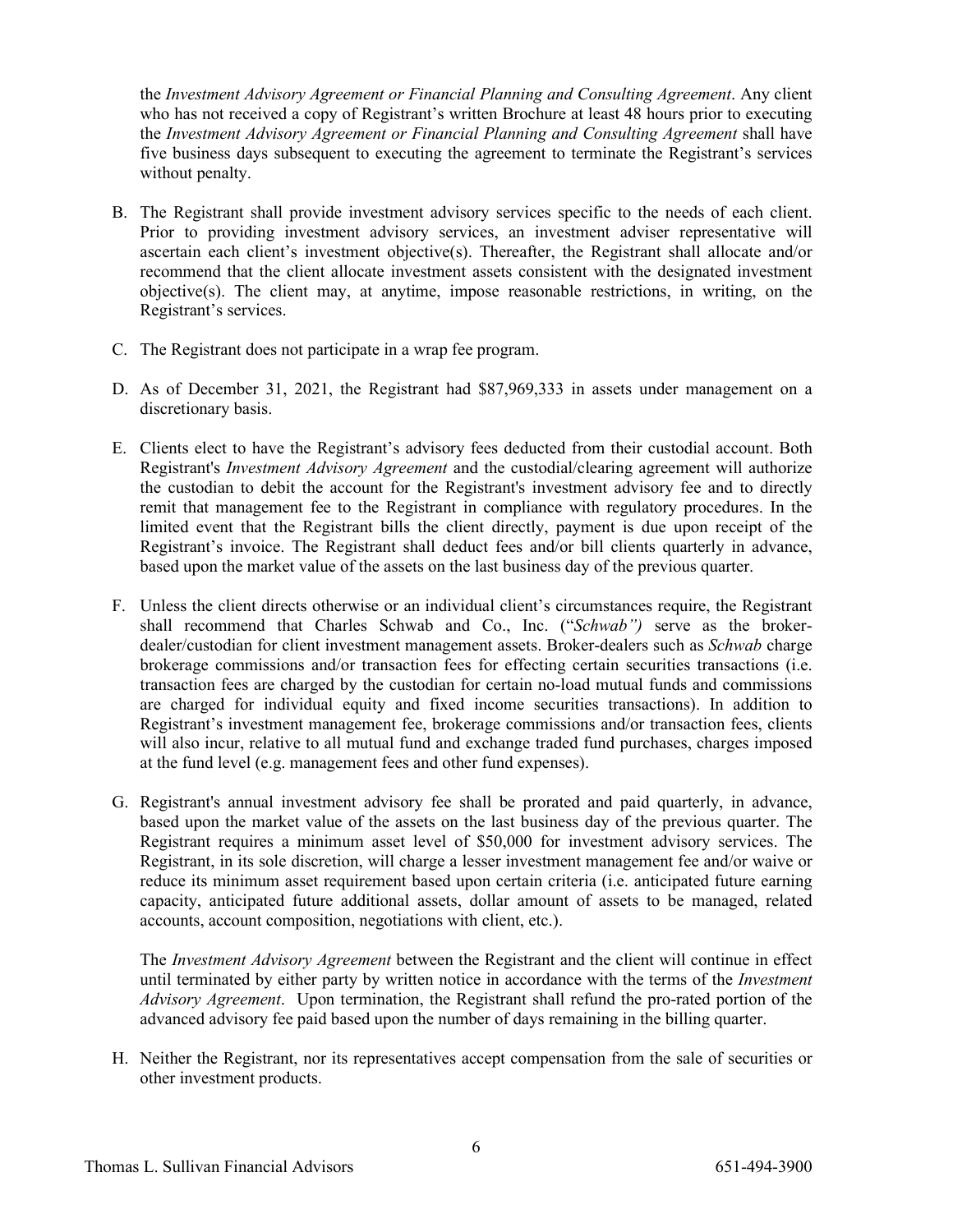### **Item 6 Performance-Based Fees and Side-by-Side Management**

Neither the Registrant nor any supervised person of the Registrant accepts performance-based fees.

### **Item 7 Types of Clients**

The Registrant's clients are individuals and couples. The Registrant generally requires a minimum asset level of \$50,000 for investment advisory services. The Registrant, in its sole discretion, will charge a lesser investment management fee and/or waive or reduce its minimum asset requirement based upon certain criteria (i.e. anticipated future earning capacity, anticipated future additional assets, dollar amount of assets to be managed, related accounts, account composition, negotiations with client, etc.).

### **Item 8 Methods of Analysis, Investment Strategies and Risk of Loss**

- A. The Registrant will utilize the following methods of security analysis:
	- Fundamental (analysis performed on historical and present data, with the goal of making financial forecasts)
	- Technical (analysis performed on historical and present data, focusing on price and trade volume, to forecast the direction of prices)

The Registrant will utilize the following investment strategies when implementing investment advice given to clients:

- Long Term Purchases (securities held at least a year)
- Short Term Purchases (securities sold within a year)

**Please Note: Investment Risk**. Different types of investments involve varying degrees of risk, and it should not be assumed that future performance of any specific investment or investment strategy (including the investments and/or investment strategies recommended or undertaken by the Registrant) will be profitable or equal any specific performance level(s).

B. The Registrant's methods of analysis and investment strategies do not present any significant or unusual risks.

However, every method of analysis has its own inherent risks. To perform an accurate market analysis the Registrant must have access to current/new market information. The Registrant has no control over the dissemination rate of market information; therefore, unbeknownst to the Registrant, certain analyses may be compiled with outdated market information, severely limiting the value of the Registrant's analysis. Furthermore, an accurate market analysis can only produce a forecast of the direction of market values. There can be no assurances that a forecasted change in market value will materialize into actionable and/or profitable investment opportunities.

The Registrant's primary investment strategies - Long Term Purchases and Short Term Purchases - are fundamental investment strategies. However, every investment strategy has its own inherent risks and limitations. For example, longer term investment strategies require a longer investment time period to allow for the strategy to potentially develop. Shorter term investment strategies require a shorter investment time period to potentially develop but, as a result of more frequent trading, will incur higher transactional costs when compared to a longer term investment strategy.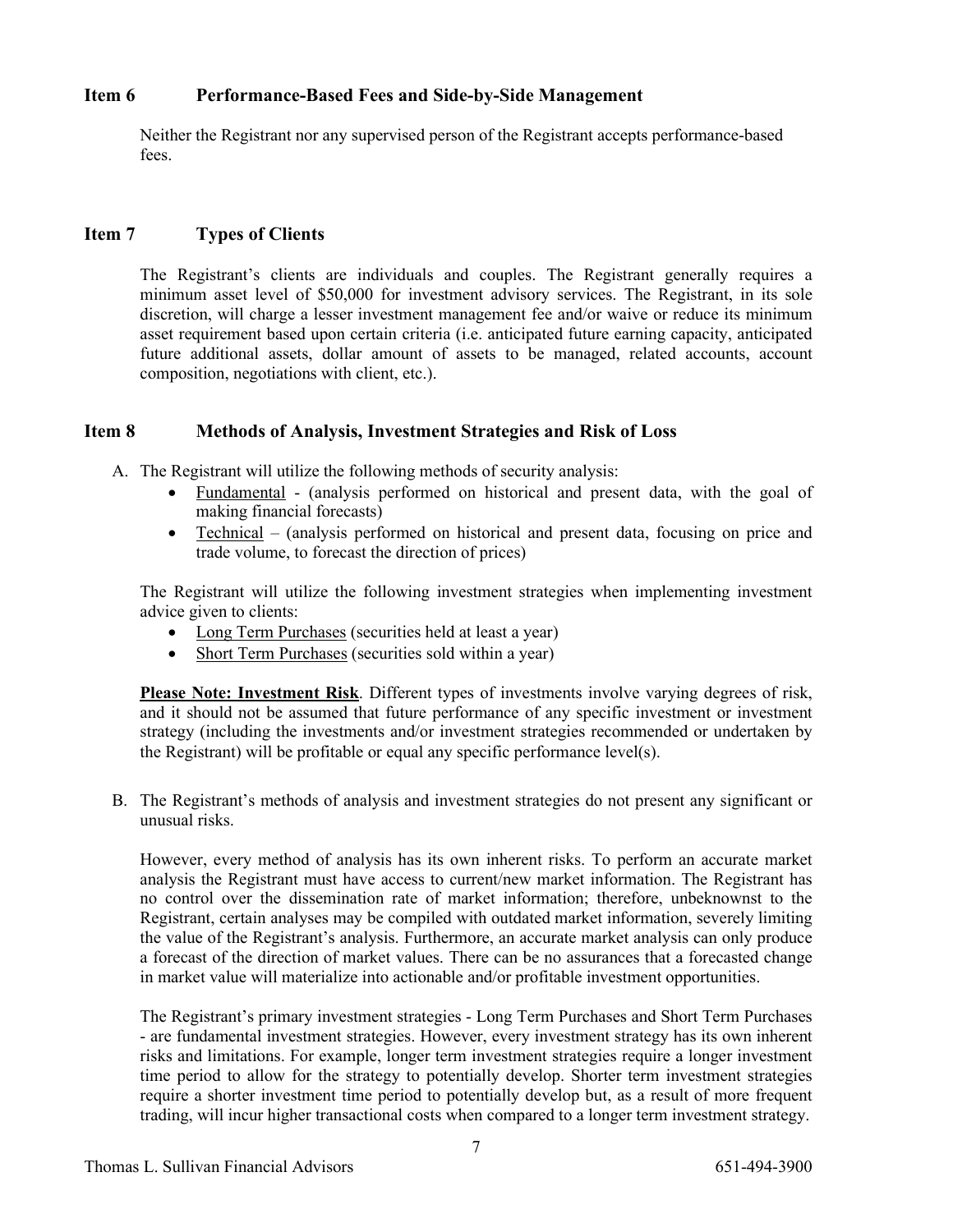C. Currently, the Registrant primarily allocates client investment assets among the asset classes of cash, money markets, mutual funds, equities and United States government securities on discretionary basis in accordance with the client's designated investment objective(s).

### **Item 9 Disciplinary Information**

The Registrant has not been the subject of any disciplinary actions.

### **Item 10 Other Financial Industry Activities and Affiliations**

- A. Neither the Registrant, nor its representatives, are registered or have an application pending to register, as a broker-dealer or a registered representative of a broker-dealer.
- B. Neither the Registrant, nor its representatives, are registered or have an application pending to register, as a futures commission merchant, commodity pool operator, a commodity trading advisor, or a representative of the foregoing.
- C. The Registrant has no other relationship or arrangement with a related person that is material to its advisory business.
- D. The Registrant does not receive, directly or indirectly, compensation from investment advisors that it recommends or selects for its clients.

### **Item 11 Code of Ethics, Participation or Interest in Client Transactions and Personal Trading**

A. The Registrant maintains an investment policy relative to personal securities transactions. This investment policy is part of Registrant's overall Code of Ethics, which serves to establish a standard of business conduct for all of Registrant's Representatives that is based upon fundamental principles of openness, integrity, honesty and trust, a copy of which is available upon request.

In accordance with Section 204A of the Investment Advisers Act of 1940, the Registrant also maintains and enforces written policies reasonably designed to prevent the misuse of material non-public information by the Registrant or any person associated with the Registrant.

- B. Neither the Registrant nor any related person of Registrant recommends, buys, or sells for client accounts, securities in which the Registrant or any related person of Registrant has a material financial interest.
- C. The Registrant and/or representatives of the Registrant buy or sell securities that are also recommended to clients. This practice will create a situation where the Registrant and/or representatives of the Registrant are in a position to materially benefit from the sale or purchase of those securities. Therefore, this situation creates a potential conflict of interest. Practices such as "scalping" (i.e., a practice whereby the owner of shares of a security recommends that security for investment and then immediately sells it at a profit upon the rise in the market price which follows the recommendation) could take place if the Registrant did not have adequate policies in place to detect such activities. In addition, this requirement can help detect insider trading, "frontrunning" (i.e., personal trades executed prior to those of the Registrant's clients) and other potentially abusive practices.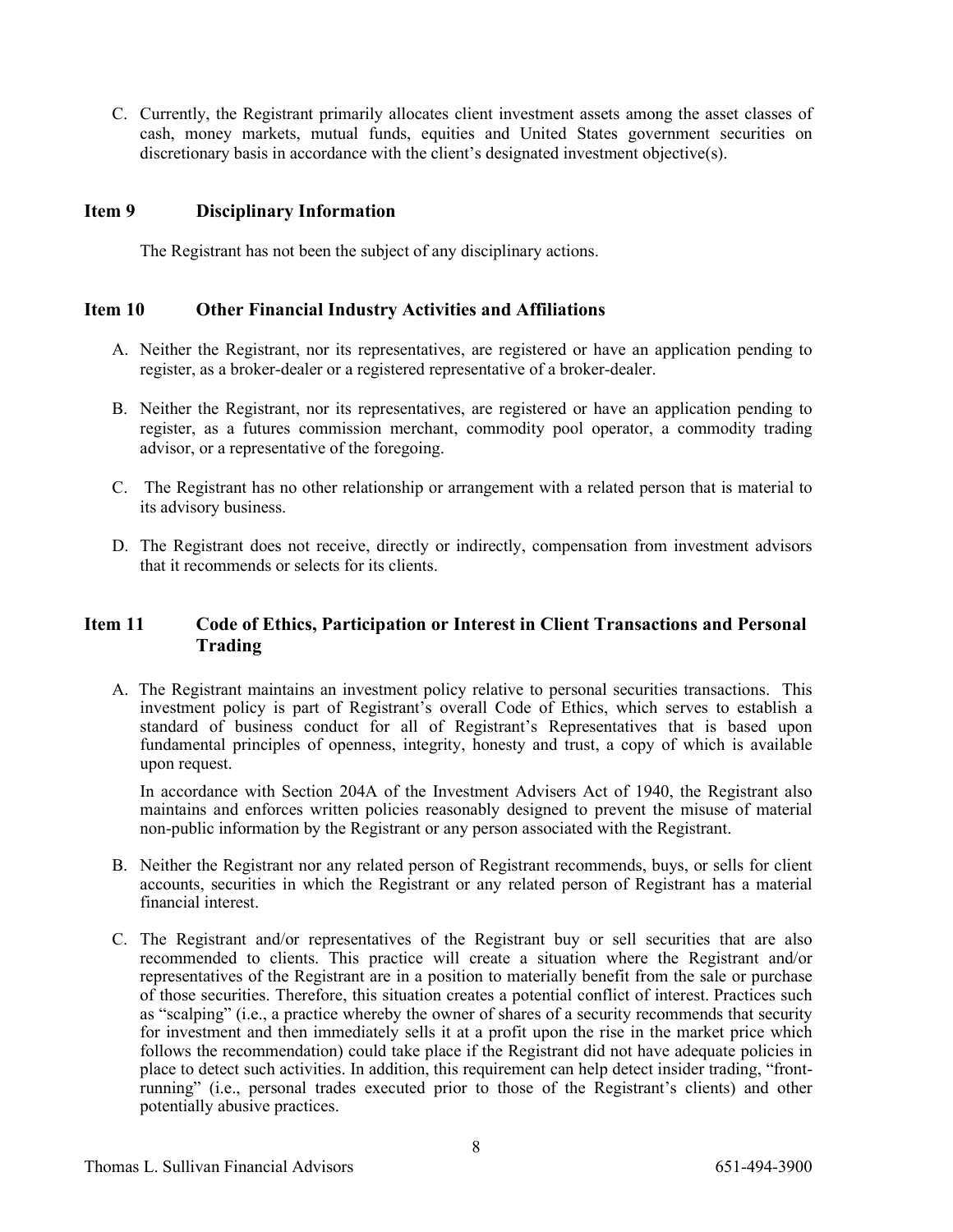The Registrant has a personal securities transaction policy in place to monitor the personal securities transactions and securities holdings of each of the Registrant's "Access Persons". The Registrant's securities transaction policy requires that an Access Person of the Registrant must provide the Chief Compliance Officer or his/her designee with a written report of their current securities holdings within ten (10) days after becoming an Access Person. Additionally, each Access Person must provide the Chief Compliance Officer or his/her designee with a written report of the Access Person's current securities holdings at least once each twelve (12) month period thereafter on a date the Registrant selects; provided, however that at any time that the Registrant has only one Access Person, he or she shall not be required to submit any securities report described above.

D. The Registrant and/or representatives of the Registrant buy or sell securities, at or around the same time as those securities are recommended to clients. This practice creates a situation where the Registrant and/or representatives of the Registrant are in a position to materially benefit from the sale or purchase of those securities. Therefore, this situation creates a potential conflict of interest. As indicated above in Item 11 C, the Registrant has a personal securities transaction policy in place to monitor the personal securities transaction and securities holdings of each of Registrant's Access Persons.

### **Item 12 Brokerage Practices**

A. In the event that the client requests that the Registrant recommend a broker-dealer/custodian for execution and/or custodial services (exclusive of those clients that may direct the Registrant to use a specific broker-dealer/custodian), Registrant generally recommends that investment management accounts be maintained at *Schwab*. Prior to engaging Registrant to provide investment management services, the client will be required to enter into a formal *Investment Advisory Agreement* with Registrant setting forth the terms and conditions under which Registrant shall manage the client's assets, and a separate custodial/clearing agreement with each designated broker-dealer/custodian.

Factors that the Registrant considers in recommending *Schwab* (or any other brokerdealer/custodian to clients) include historical relationship with the Registrant, financial strength, reputation, execution capabilities, pricing, research, and service. Although the commissions and/or transaction fees paid by Registrant's clients shall comply with the Registrant's duty to obtain best execution, a client may pay a commission that is higher than another qualified brokerdealer might charge to effect the same transaction where the Registrant determines, in good faith, that the commission/transaction fee is reasonable in relation to the value of the brokerage and research services received. In seeking best execution, the determinative factor is not the lowest possible cost, but whether the transaction represents the best qualitative execution, taking into consideration the full range of a broker-dealer's services, including the value of research provided, execution capability, commission rates, and responsiveness. Accordingly, although Registrant will seek competitive rates, it may not necessarily obtain the lowest possible commission rates for client account transactions. The brokerage commissions or transaction fees charged by the designated broker-dealer/custodian are exclusive of, and in addition to, Registrant's investment management fee. The Registrant's best execution responsibility is qualified if securities that it purchases for client accounts are mutual funds that trade at net asset value as determined at the daily market close.

1. Research and Additional Benefits

Although not a material consideration when determining whether to recommend that a client utilize the services of a particular broker-dealer/custodian, Registrant may receive from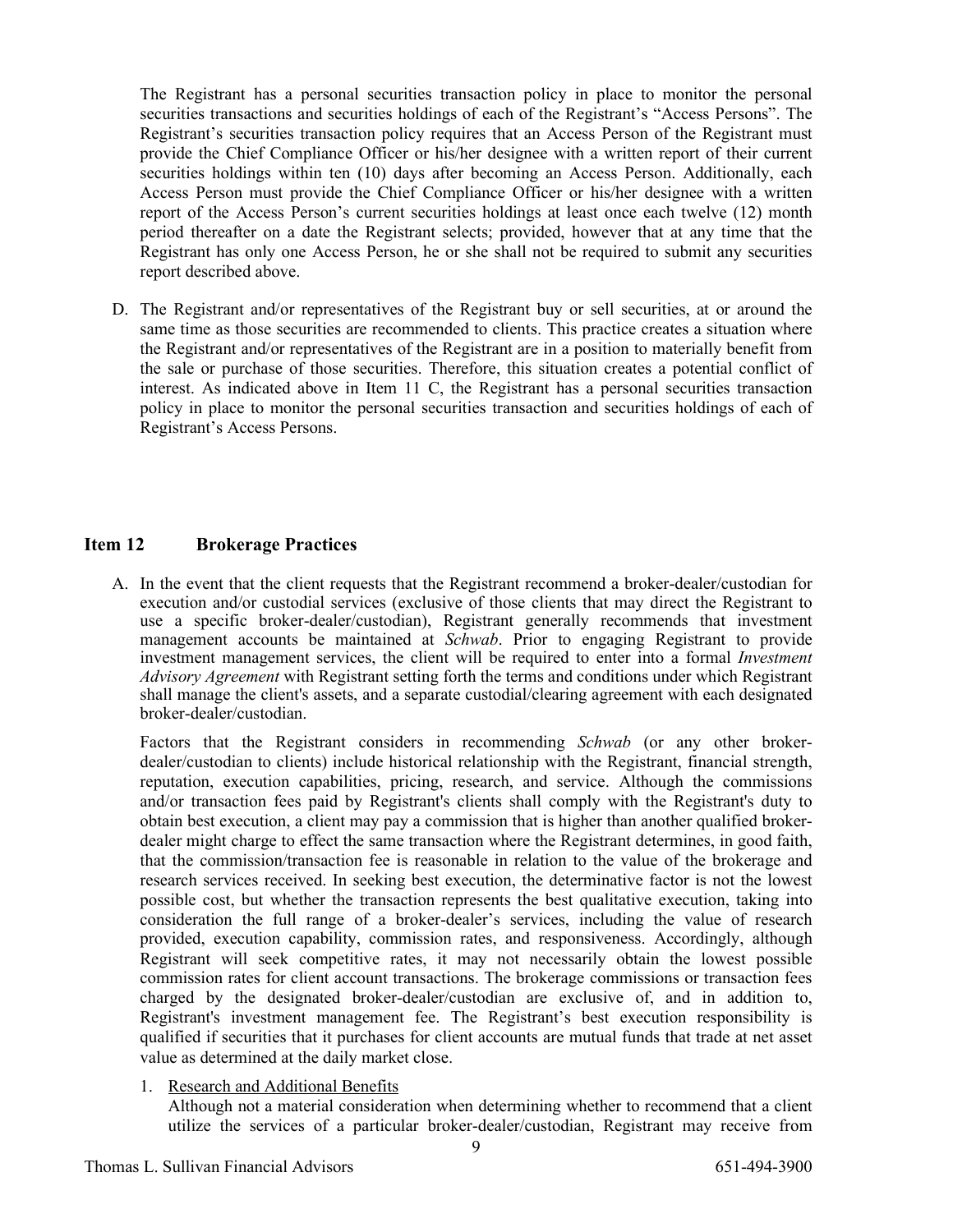*Schwab* (or another broker-dealer/custodian) without cost (and/or at a discount) support services and/or products, certain of which assist the Registrant to better monitor and service client accounts maintained at such institutions. Included within the support services that may be obtained by the Registrant may be investment-related research, pricing information and market data, software and other technology that provide access to client account data, compliance and/or practice management-related publications, discounted or gratis consulting services, discounted and/or gratis attendance at conferences, meetings, and other educational and/or social events, marketing support, computer hardware and/or software and/or other products used by Registrant in furtherance of its investment advisory business operations.

As indicated above, certain of the support services and/or products received assist the Registrant in managing and administering client accounts. Others do not directly provide such assistance, but rather assist the Registrant to manage and further develop its business enterprise.

Registrant's clients do not pay more for investment transactions effected and/or assets maintained at *Schwab* as a result of this arrangement. There is no corresponding commitment made by the Registrant to *Schwab* or any other entity to invest any specific amount or percentage of client assets in any specific mutual funds, securities or other investment products as result of the above arrangement.

#### **The Registrant's Principal, Thomas L. Sullivan remains available to address any questions that a client or prospective client may have regarding the above arrangement and any corresponding perceived conflict of interest such arrangement may create.**

- 2. The Registrant does not receive referrals from broker-dealers.
- 3. The Registrant does not generally accept directed brokerage arrangements (when a client requires that account transactions be effected through a specific broker-dealer). In such client directed arrangements, the client will negotiate terms and arrangements for their account with that broker-dealer, and Registrant will not seek better execution services or prices from other broker-dealers or be able to "batch" the client's transactions for execution through other broker-dealers with orders for other accounts managed by Registrant. As a result, client may pay higher commissions or other transaction costs or greater spreads, or receive less favorable net prices, on transactions for the account than would otherwise be the case.

**Please Note**: In the event that the client directs Registrant to effect securities transactions for the client's accounts through a specific broker-dealer, the client correspondingly acknowledges that such direction may cause the accounts to incur higher commissions or transaction costs than the accounts would otherwise incur had the client determined to effect account transactions through alternative clearing arrangements that may be available through Registrant.

### **The Registrant's Principal, Thomas L. Sullivan, remains available to address any questions that a client or prospective client may have regarding the above arrangement**.

B. To the extent that the Registrant provides investment management services to its clients, the transactions for each client account generally will be effected independently, unless the Registrant decides to purchase or sell the same securities for several clients at approximately the same time. The Registrant may (but is not obligated to) combine or "bunch" such orders to obtain best execution, to negotiate more favorable commission rates or to allocate equitably among the Registrant's clients differences in prices and commissions or other transaction costs that might have been obtained had such orders been placed independently. Under this procedure,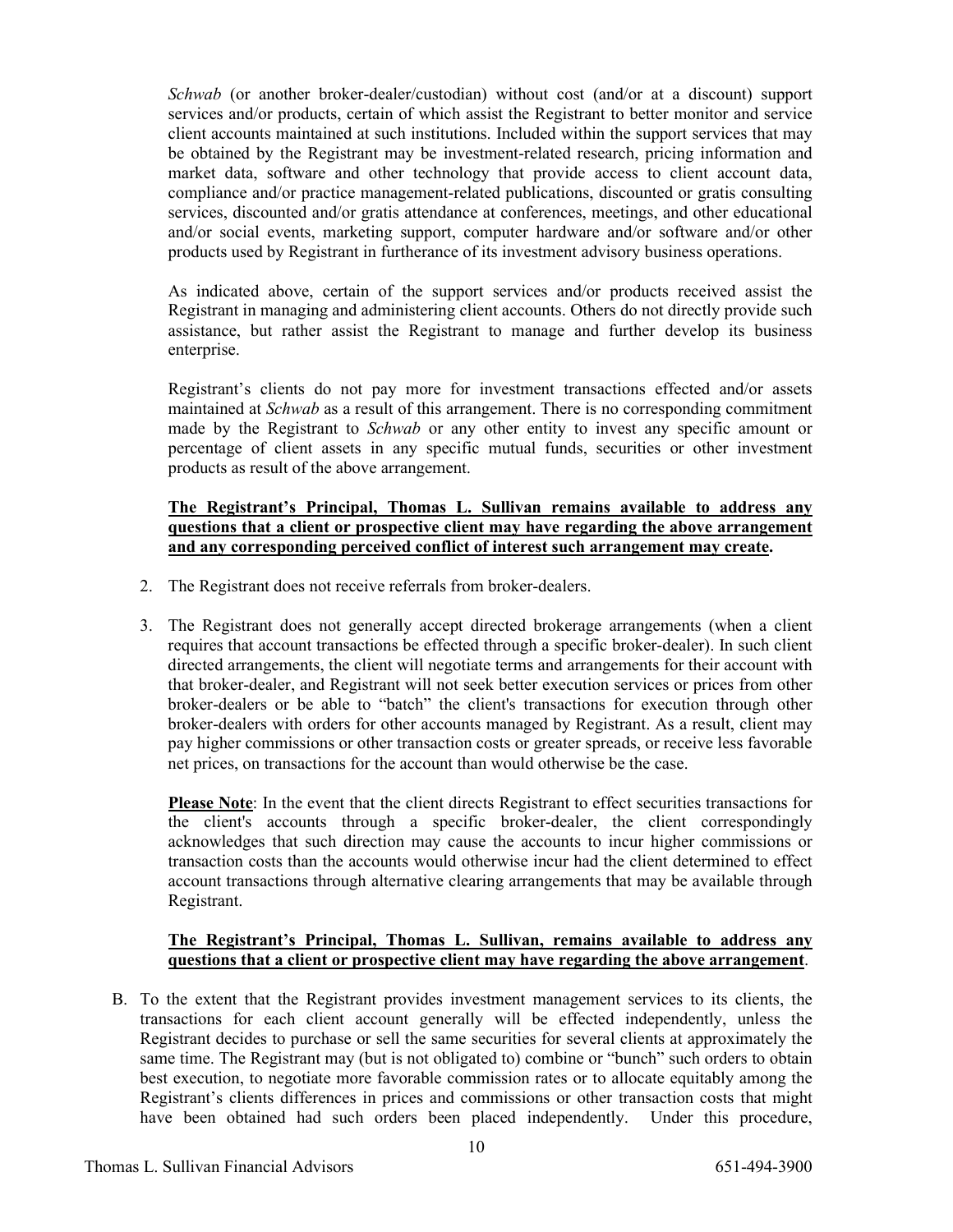transactions will be averaged as to price and will be allocated among clients in proportion to the purchase and sale orders placed for each client account on any given day. The Registrant shall not receive any additional compensation or remuneration as a result of such aggregation.

### **Item 13 Review of Accounts**

- A. For those clients to whom Registrant provides investment supervisory services, account reviews are conducted on an ongoing basis by the Registrant's Principals and/or representatives. All investment supervisory clients are advised that it remains their responsibility to advise the Registrant of any changes in their investment objectives and/or financial situation. All clients (in person or via telephone) are encouraged to review financial planning issues (to the extent applicable), investment objectives and account performance with the Registrant on an annual basis.
- B. The Registrant does conduct account reviews on an other than periodic basis upon the occurrence of a triggering event, such as a change in client investment objectives and/or financial situation, market corrections and client request.
- C. Clients are provided, at least quarterly, with written transaction confirmation notices and regular written summary account statements directly from the broker-dealer/custodian and/or program sponsor for the client accounts. The Registrant will also provide a written periodic report summarizing account activity and performance.

### **Item 14 Client Referrals and Other Compensation**

A. As referenced in Item 12.A.1 above, the Registrant does receive an indirect economic benefit from *Schwab*. The Registrant, without cost (and/or at a discount), does receive support services and/or products from *Schwab*.

Registrant's clients do not pay more for investment transactions effected and/or assets maintained at *Schwab* as a result of this arrangement. There is no corresponding commitment made by the Registrant to *Schwab* or any other entity to invest any specific amount or percentage of client assets in any specific mutual funds, securities, or other investment products as result of the above arrangement.

**The Registrant's Principal, Thomas L. Sullivan, remains available to address any questions that a client or prospective client may have regarding the above arrangement and any corresponding perceived conflict of interest any such arrangement may create.**

B. Neither the Registrant nor its principal compensates non-supervised persons for client referrals.

### **Item 15 Custody**

The Registrant shall have the ability to have its advisory fee for each client debited by the custodian on a quarterly basis. Clients are provided, at least quarterly, with written transaction confirmation notices and regular written summary account statements directly from the brokerdealer/custodian and/or program sponsor for the client accounts. The Registrant will also provide a written periodic report summarizing account activity and performance.

**Please Note:** To the extent that the Registrant provides clients with periodic account statements or reports, the client is urged to compare any statement or report provided by the Registrant with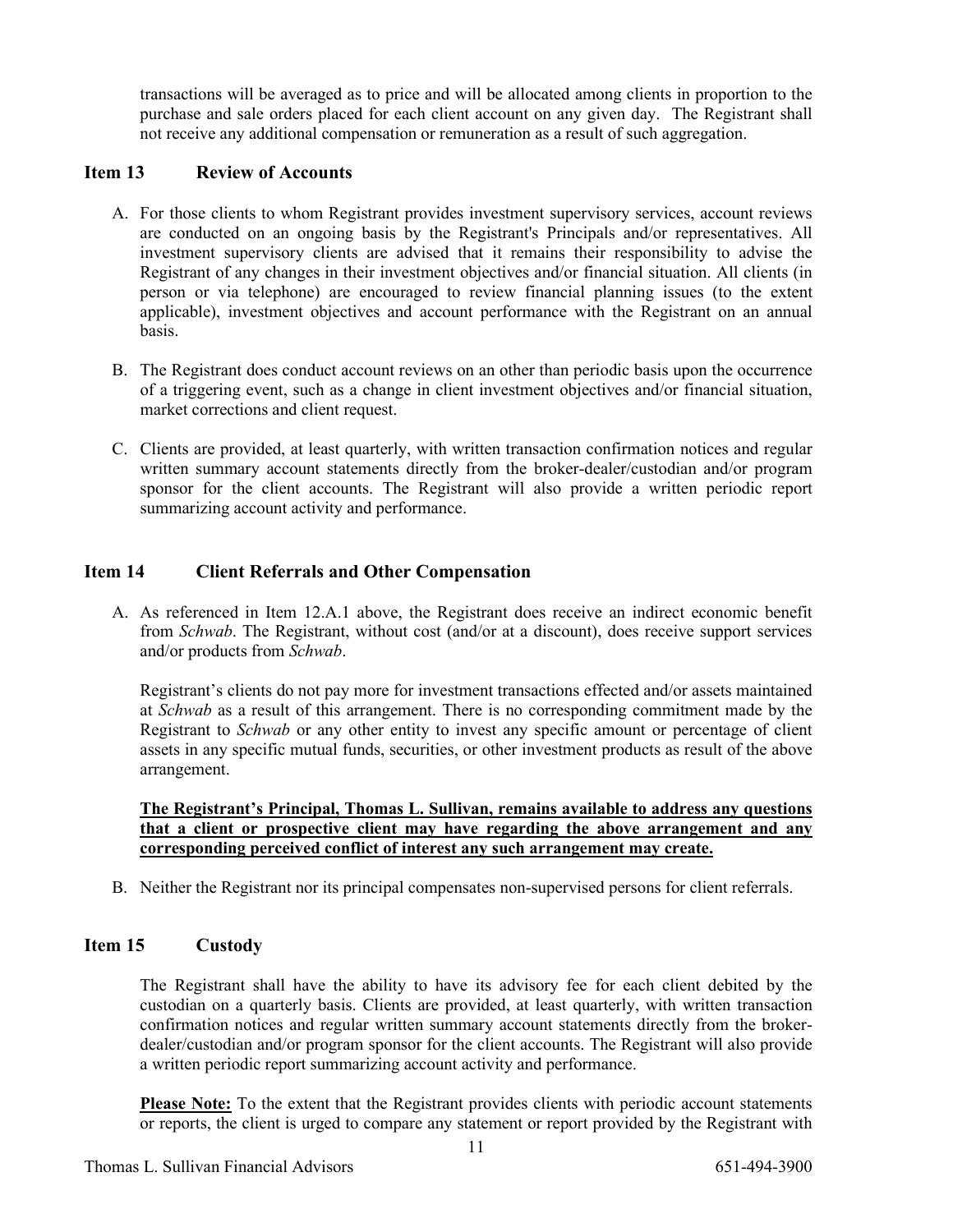the account statements received from the account custodian. **Please Also Note:** The account custodian does not verify the accuracy of the Registrant's advisory fee calculation.

### **Item 16 Investment Discretion**

The Registrant does provide investment advisory services on a discretionary basis.

### **Item 17 Voting Client Securities**

- A. The Registrant does not vote client proxies. Clients maintain exclusive responsibility for: (1) directing the manner in which proxies solicited by issuers of securities owned by the client shall be voted, and (2) making all elections relative to any mergers, acquisitions, tender offers, bankruptcy proceedings or other type events pertaining to the client's investment assets.
- B. Clients will receive their proxies or other solicitations directly from their custodian. Clients may contact the Registrant to discuss any questions they may have with a particular solicitation.

### **Item 18 Financial Information**

- A. The Registrant does not solicit fees of more than \$500 per client, six months or more in advance.
- B. The Registrant does provide investment advisory services on a discretionary basis.
- C. The Registrant has not been the subject of a bankruptcy petition.
- D. Minnesota Registered Investment Advisor Thomas Lee Sullivan, a sole proprietor, is participated in the Paycheck Protection Plan ("PPP") loan program through the U.S. Small Business Administration in conjunction with the relief afforded from the CARES Act during the COVID-19 Pandemic.

The PPP loan program was designed to provide a direct financial incentive for a small business to keep its employees on the payroll. In order to receive a PPP loan, the small business must certify that the current economic uncertainty makes this PPP loan request necessary to support its ongoing operations. For additional details about the PPP loan program, please visit [https://www.sba.gov/funding](https://www.sba.gov/funding-programs/loans/coronavirus-relief-options/paycheck-protection-program)[programs/loans/coronavirus-relief-options/paycheck-protection-program](https://www.sba.gov/funding-programs/loans/coronavirus-relief-options/paycheck-protection-program) and <https://home.treasury.gov/system/files/136/PPP--Fact-Sheet.pdf>.

On April 14, 2020, sole proprietor and Minnesota Registered Investment Advisor Thomas Lee Sullivan received a PPP loan in the amount of  $$35,721^{\circ}$ . This PPP loan has a 1% fixed interest rate and must be repaid within 2 years (but the initial payments are deferred for the first 6 months). The PPP loan did not require any collateral nor a personal guarantee. The U.S. Small Business Administration will forgive sole proprietor and Minnesota Registered Investment Advisor Thomas Lee Sullivan's repayment of such PPP loan (or a portion of the PPP loan depending upon the circumstances) if all employees are kept on the payroll for eight weeks and the proceeds are used for payroll expenses, rent, mortgage interest, or utilities.

All requirements for this loan have been met and the loan was 100% forgiven in November 2020.

### **Item 19 Requirements for State-Registered Advisors**

A. Thomas L. Sullivan is the Registrant's Principal. For more information about the above individuals, please see Part 2B of Registrant's Brochure below.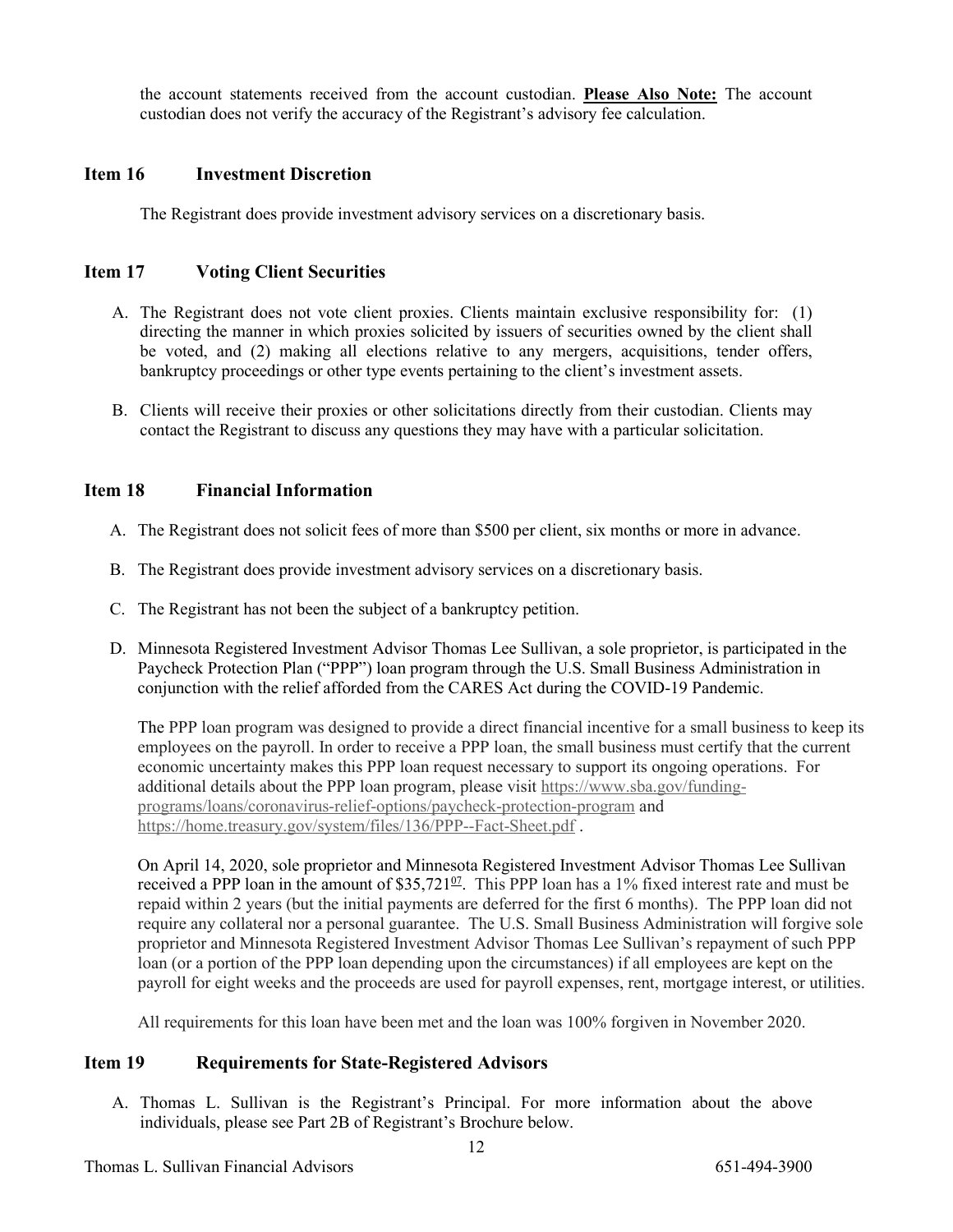- B. The Registrant is not engaged in any other business than as set forth in this brochure.
- C. The Registrant provide investment supervisory, investment management, investment reporting and investment implementation services.
- D. The Registrant does not have any reportable disciplinary information.
- E. Neither the Registrant, nor its Principal, has any relationship or arrangement with any issuer of securities.

**ANY QUESTIONS**: **The Registrant's Principal, Thomas L. Sullivan, remains available to address any questions that a client or prospective client may have regarding the above disclosures and arrangements.**

## [This rest of this page left intentionally blank]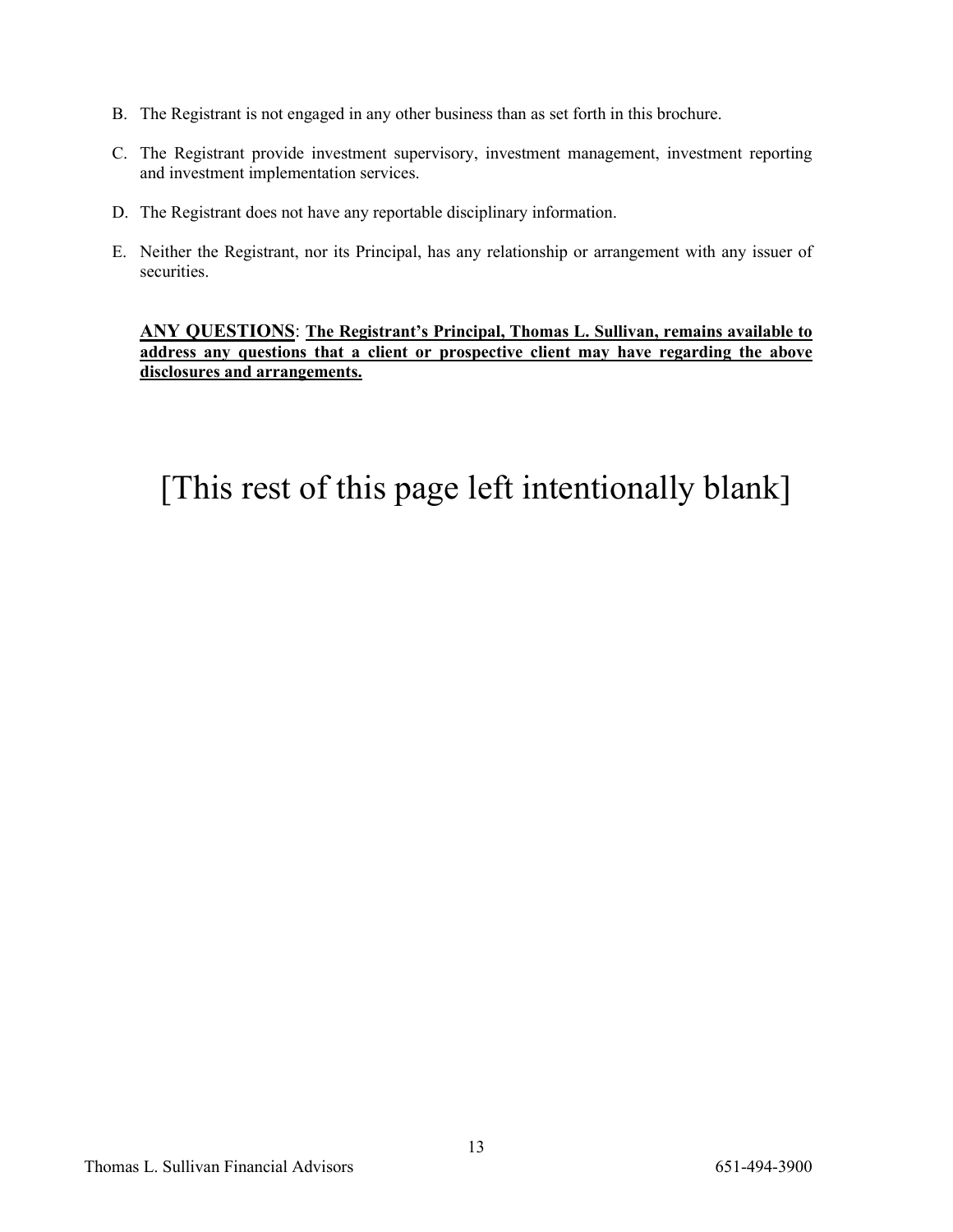### **Item 20.1 Brochure Supplement – Thomas L. Sullivan**

A.

### **Thomas L. Sullivan**

Thomas L. Sullivan Financial Advisors Brochure Supplement Dated June 7, 2022 Contact: Thomas L. Sullivan, Principal 1935 County Road B-2 West, Suite 255 Roseville, MN 55113 www.SullivanFinancialAdvisors.com

B.

**This brochure supplement provides information about Thomas L. Sullivan that supplements the Thomas L. Sullivan Financial Advisors brochure. You should have received a copy of that brochure. Please contact Thomas L. Sullivan, Chief Compliance Officer if you did** *not* **receive Thomas L. Sullivan Financial Advisors' brochure or if you have any questions about the contents of this supplement.**

**Additional information about Thomas L. Sullivan is available on the SEC's website at [www.adviserinfo.sec.gov.](http://www.adviserinfo.sec.gov/)** 

### **Item 20.2 Education Background and Business Experience**

Thomas L. Sullivan was born in 1951. Mr. Sullivan graduated from Columbia Heights High School in 1969. Mr. Sullivan has been practicing as a financial advisor since February 1974. Mr. Sullivan has served as Chief Compliance Officer of Thomas L. Sullivan Financial Advisors since June of 1997.

### **Item 20.3 Disciplinary Information**

None.

### **Item 20.4 Other Business Activities**

A. The supervised person is not actively engaged in any other investment-related businesses or occupations.

B. The supervised person is not actively engaged in any non-investment-related business or occupation for compensation.

### **Item 20.5 Additional Compensation**

None.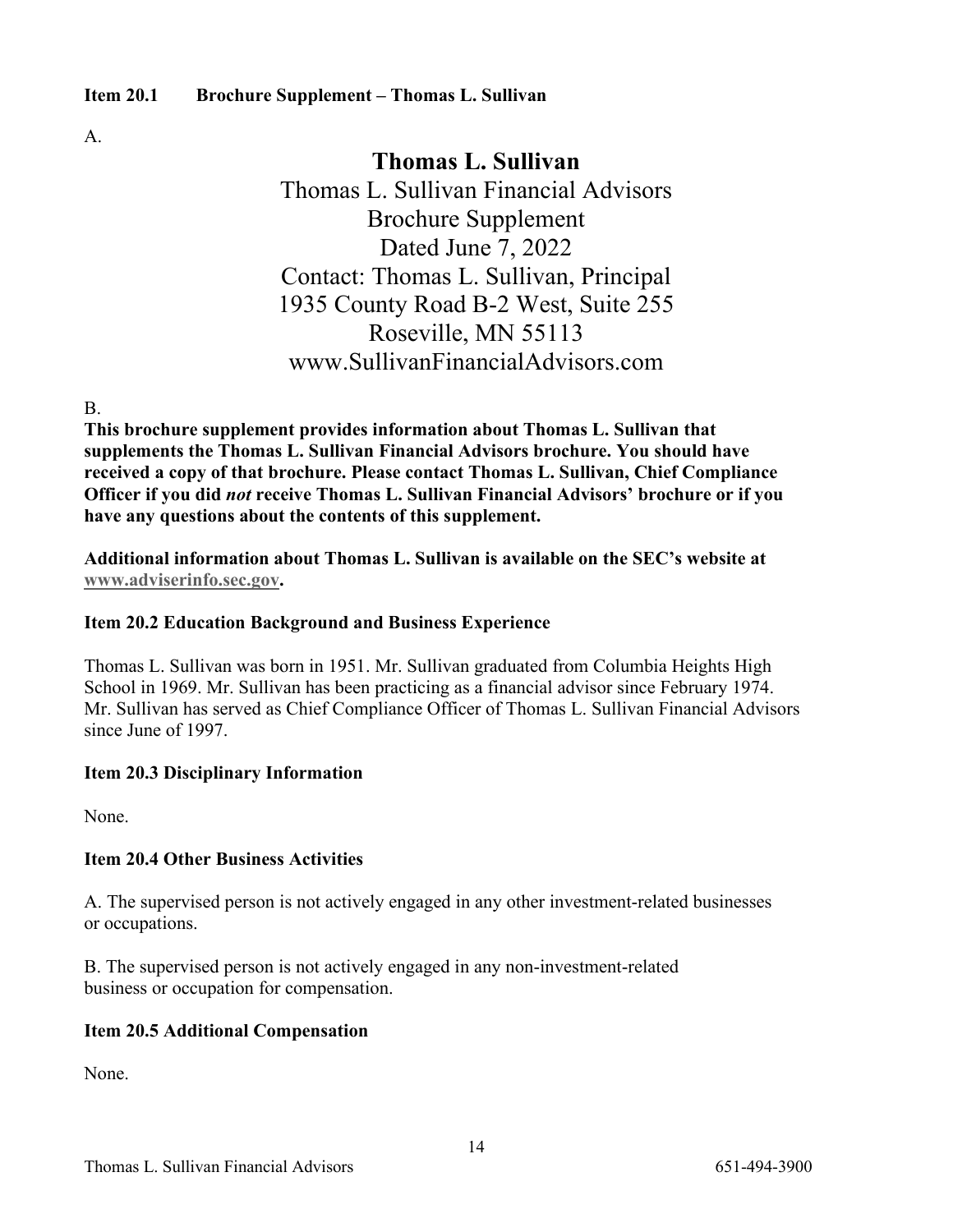### **Item 20.6 Supervision**

The Registrant provides investment advisory and supervisory services in accordance with current state regulatory requirements. The Registrant's Chief Compliance Officer, Thomas L. Sullivan, is primarily responsible for overseeing the activities of the Registrant's supervised persons. Mr. Sullivan also monitors accounts and conducts account reviews on at least an annual basis. Should a client have any questions regarding the Registrant's supervision or compliance practices, please contact Mr. Sullivan at (651) 494-3900.

### **Item 20.7 State-Registered Investment Advisors**

A. Mr. Sullivan has never been involved in an arbitration proceeding or a civil, self-regulatory, or administrative proceeding.

B. Mr. Sullivan has never been the subject of a bankruptcy petition.

### **Item 21.1 Brochure Supplement – Kelly J. Sullivan Noah**

A.

## **Kelly J. Sullivan Noah**

Thomas L. Sullivan Financial Advisors Brochure Supplement Dated June 7, 2022 Contact: Thomas L. Sullivan, Principal 1935 County Road B-2 West, Suite 255 Roseville, MN 55113 www.SullivanFinancialAdvisors.com

B.

**This brochure supplement provides information about Kelly J. Sullivan Noah that supplements the Thomas L. Sullivan Financial Advisors brochure. You should have received a copy of that brochure. Please contact Thomas L. Sullivan, Chief Compliance Officer if you did** *not* **receive Thomas L. Sullivan Financial Advisors' brochure or if you have any questions about the contents of this supplement.**

**Additional information about Kelly J. Sullivan Noah is available on the SEC's website at www.adviserinfo.sec.gov.**

### **Item 21.2 Education Background and Business Experience**

Kelly J. Sullivan Noah was born in 1976. Mrs. Sullivan Noah graduated from North Hennepin Community College in 1999, with a degree in Accounting. Mrs. Sullivan Noah graduated from University of Minnesota in 2002, with a degree in Applied Business. Mrs. Sullivan Noah graduated from Kansas State University in 2010, with a Masters degree in Family Studies and Human Services in Family Financial Planning. Mrs. Sullivan Noah has been employed as an office and case manager at Thomas L. Sullivan Financial Advisors since September of 2005. Mrs. Sullivan Noah has been a Certified Financial Planner (CFP®) since 2008. The CFP®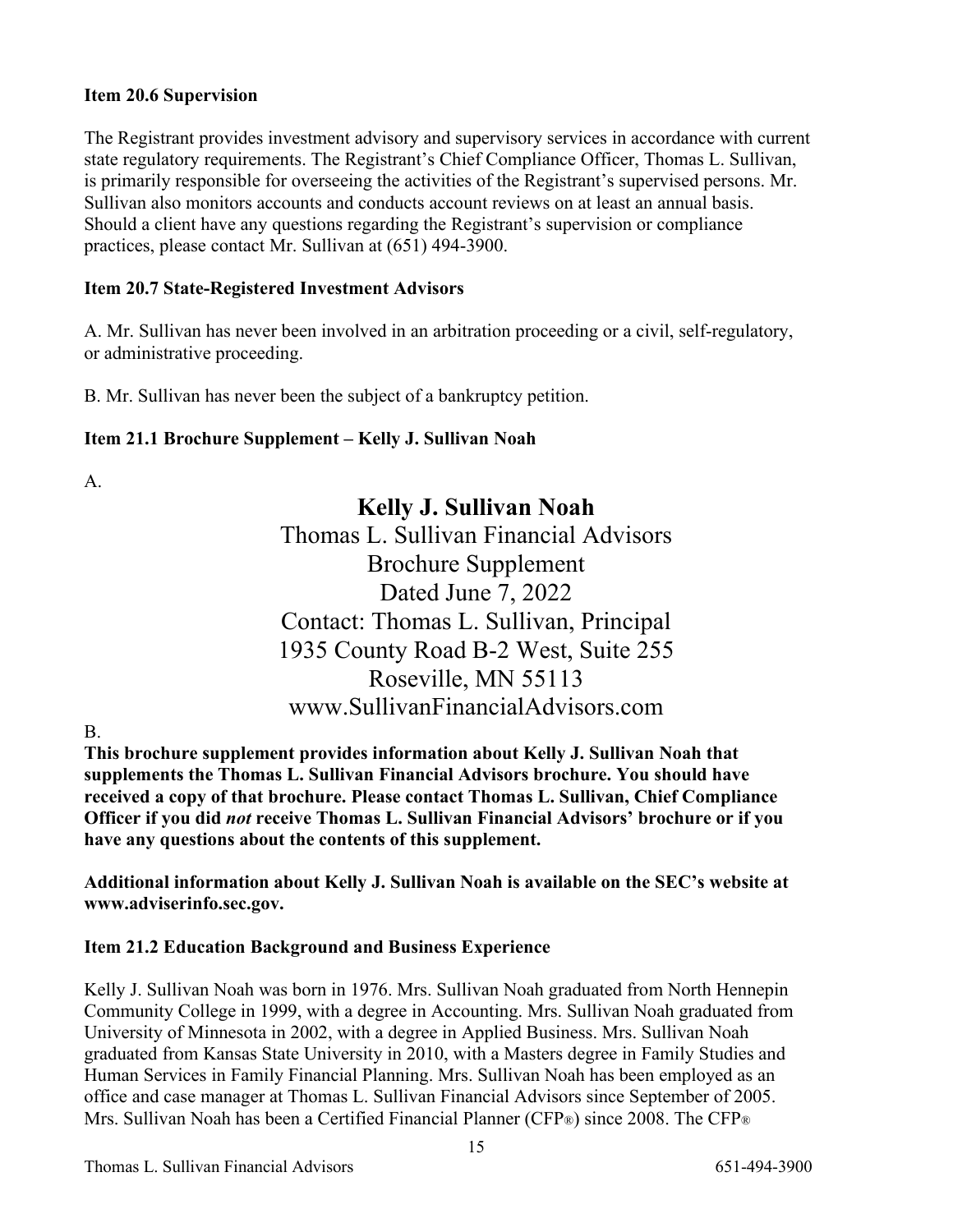designation identifies individuals who have completed the mandatory examination, education, experience, and ethics requirements mandated by the CFP Board. Candidates must have at least three years of qualifying work experience that relates to financial planning. Candidates are required to hold a bachelor's degree from an accredited university. CFP® candidates must pass an examination that covers over 100 financial planning topics, which broadly include: general principles of financial planning, insurance planning and risk management, employee benefits planning, investment planning, income tax planning, retirement planning, and estate planning. Finally, candidates have ongoing ethics requirements and oversight by the CFP Board.

Kelly has served as the Associate Compliance Office since 2019.

### **Item 21.3 Disciplinary Information**

None.

### **Item 21.4 Other Business Activities**

A. The supervised person is not actively engaged in any other investment-related businesses or occupations.

B. The supervised person is not actively engaged in any non-investment-related business or occupation for compensation.

### **Item 21.5 Additional Compensation**

None.

### **Item 21.6 Supervision**

The Registrant provides investment advisory and supervisory services in accordance with current state regulatory requirements. The Registrant's Chief Compliance Officer, Thomas L. Sullivan, is primarily responsible for overseeing the activities of the Registrant's supervised persons. Mr. Sullivan also monitors accounts and conducts account reviews on at least an annual basis. Should a client have any questions regarding the Registrant's supervision or compliance practices, please contact Mr. Thomas L. Sullivan at (651) 494-3900.

### **Item 21.7 State-Registered Investment Advisors**

A. Kelly Sullivan Noah has never been involved in an arbitration proceeding or a civil, self-regulatory, or administrative proceeding.

B. Kelly Sullivan Noah has never been the subject of a bankruptcy petition.

### **ANY QUESTIONS**: **The Registrant's Principal, Thomas L. Sullivan, remains available to address any questions that a client or prospective client may have regarding the above disclosures and arrangements.**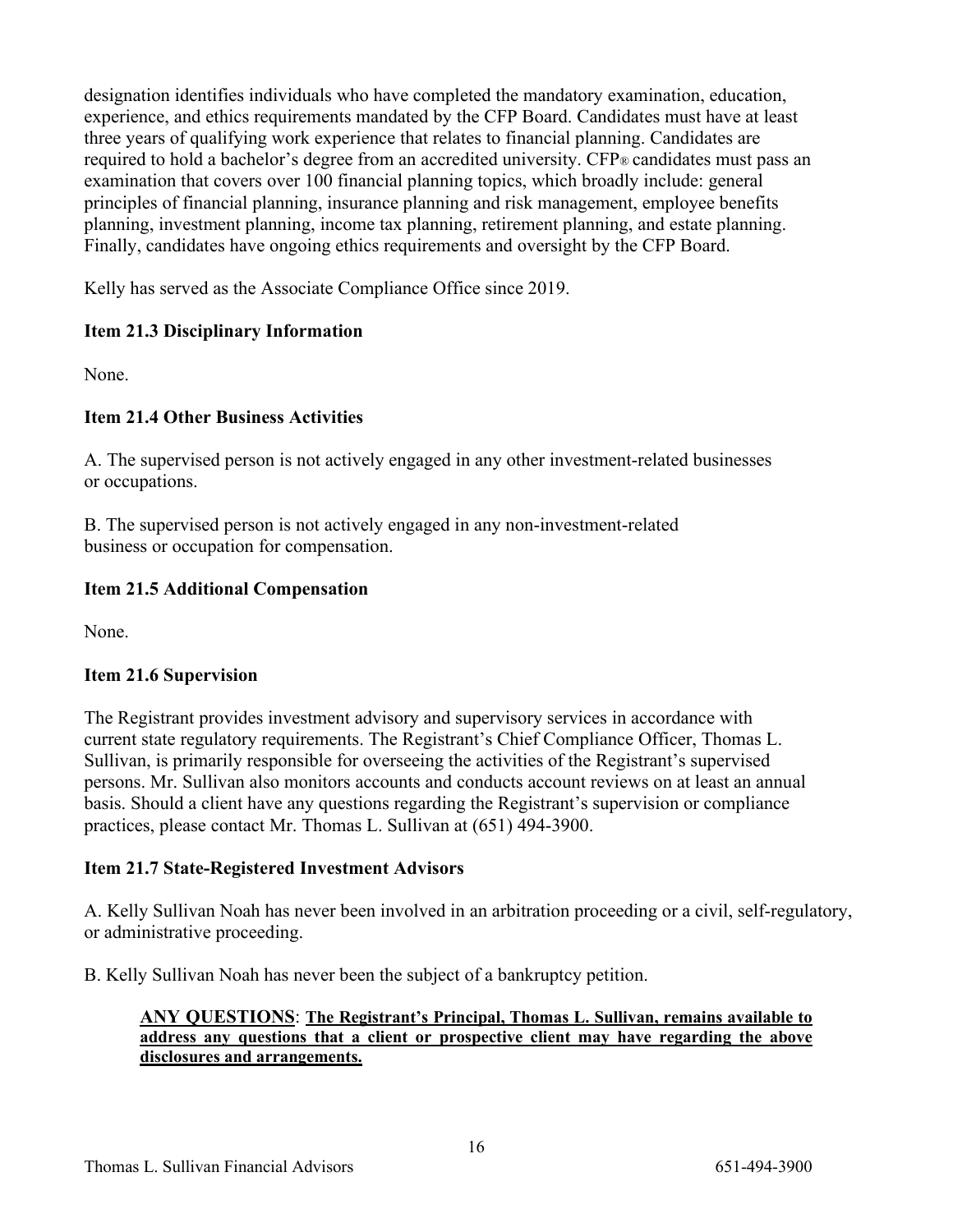## **Customer Relationship Summary Form CRS**

also refer to Form ADV, Part 3

Thomas Lee Sullivan Financial Advisors June 7, 2022

## **Item 1. Introduction**

Thomas Lee Sullivan (TLS) is a Registered Investment Advisor (RIA) with the State of Minnesota. Brokerage and investment advisory services and fees differ, and that it is important for you to understand these differences. As an RIA, TLS is a fee only investment advisor and is not affiliated with a Broker Dealer.

Free and simple tools are available to research firms and financial professionals at **www.Investor.gov/CRS**, which also provides educational materials about broker-dealers, investment advisers, and investing.

## **Item 2. Relationships and Services**

### **"What investment services and advice can you provide me?"**

We offer to retail investors investment advisory services. We recommend a mix of Mutual Funds and assist with the implementation through the investor's own broker dealer.

Typically, we meet semi-annually with investors to review their current holdings. We do not monitor their portfolios. We do not maintain discretionary authority. Investment selections are implemented after consultation with the investor. We do not make available proprietary products. Account minimums are on a case-by-case basis.

Additional Information: Please review our firms Form ADV, Part 2A brochure.

CONVERSATION STARTERS: Ask your financial professional:

"Given my financial situation, should I choose an investment advisory service? Why or why not?"

"How will you choose investments to recommend to me?"

"What is your relevant experience, including your licenses, education, and other qualifications? What do these qualifications mean?"

### **Item 3. Fees, Costs, Conflicts, and Standard of Conduct**

### **"What fees will I pay?"**

Our fees are limited to a fixed percent of your investment account (which includes asset classes of equites, bonds, money market and cash accounts), paid quarterly. Annual rates are one percent on the first \$500,000 and are reduced for amounts over \$500,000. Because our fee is asset-based, the larger the account the more you will pay and our firm has an incentive to encourage the investor to increase assets in their account.

You will pay fees and costs whether you make or lose money on your investments. Fees and costs will reduce any amount of money you make on your investments over time. The fee can exceed the yield on assets held in the account. Please make sure you understand what fees and costs you are paying. Please review our firms Form ADV, Part 2A brochure.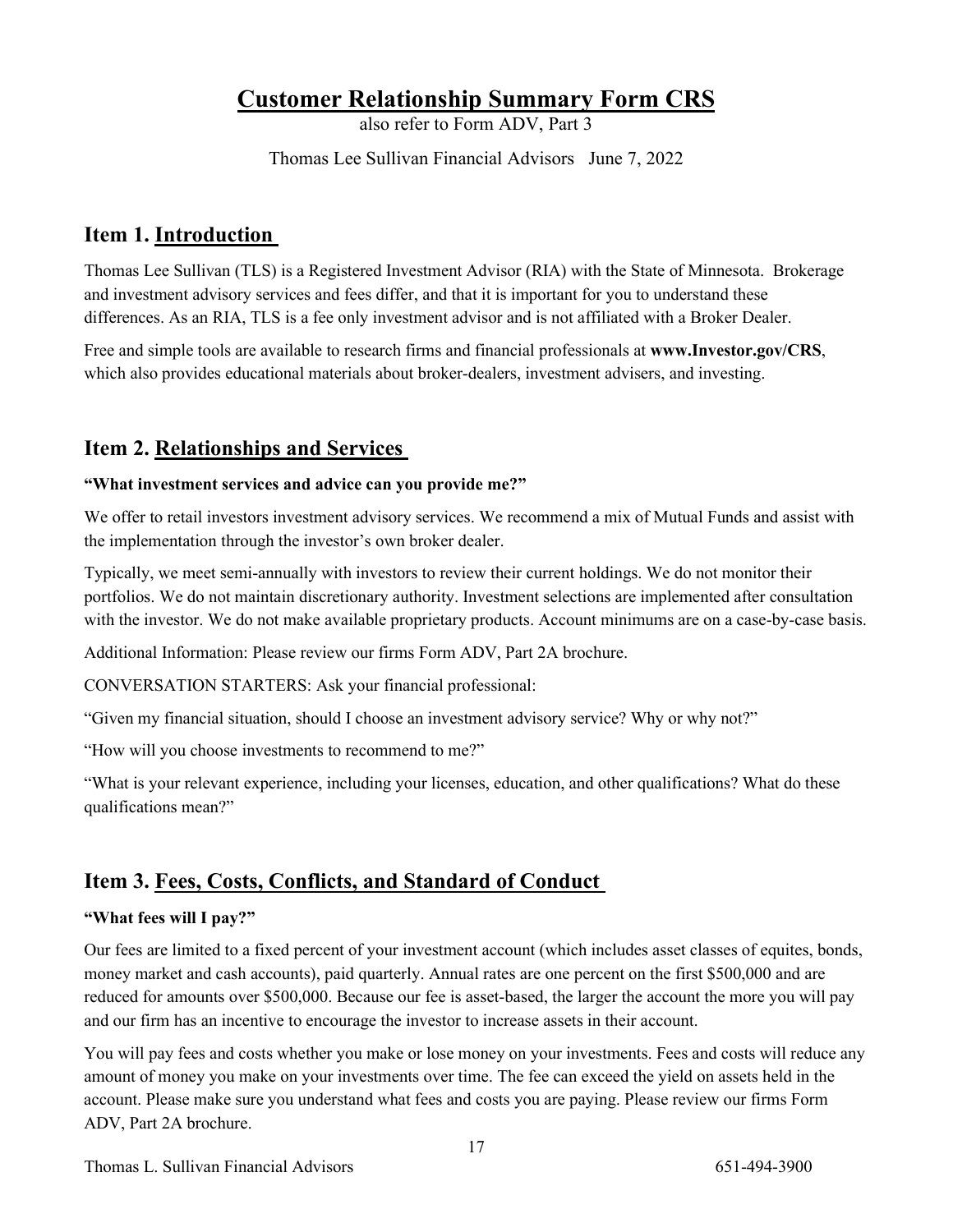Item 3 cont.

CONVERSATION STARTER: Ask your financial professional: "Help me understand how these fees and costs might affect my investments. If I give you \$10,000 to invest, how much will go to fees and costs, and how much will be invested for me?" "What are your legal obligations to me when acting as my investment adviser?" "How else does your firm make money and what conflicts of interest do you have?"

*When we act as your investment adviser*, we act in your best interest and not put our interest ahead of yours. At the same time, the way we make money creates conflicts with your interests. You should understand and ask us about these conflicts because they can affect the investment advice we provide you. Here is an example to help you understand what this means: The larger your account the larger the fee that you pay and that we receive.

CONVERSATION STARTER: Ask your financial professional: "How might your conflicts of interest affect me, and how will you address them?" "How do your financial professionals make money?"

Our staff and associates are paid a salary. Our associates receive a bonus based fees collected on total firm assets of investor clients.

## **Item 4. Disciplinary History**

"Do you or your financial professionals have legal or disciplinary history?" No

SEARCH TOOL: For a free and simple tool to research us and other financial professions visit **www.Investor.gov/CRS.** 

CONVERSATION STARTER: Ask your financial professional: "As a financial professional, do you have any disciplinary history?" "If 'yes', for what type of conduct?"

## **Item 5. Additional Information**

For additional information about our services, for up-to-date information or to request a copy of our ADV Part 2A and 2B, as well as this Customer Relationship Summary (Form CRS ADV Part 3), please call our office at 651- 494-3900 or visit our website and download a copy at www.SullivanFinancialAdvisors.com.

CONVERSATION STARTER: Ask your financial professional:

"Who is my primary contact person? Is he or she a representative of an investment adviser or a broker-dealer? Who can I talk to if I have concerns about how this person is treating me?"

### **For the most up-to-date information call our office at 651-494-3900 and/or visit our website at [www.SullivanFinancialAdvisors.com.](http://www.sullivanfinancialadvisors.com/)**

Thomas L Sullivan Financial Advisors *A Minnesota Registered Investment Advisor since 1997* 1935 County Road B-2 West Suit 255 Roseville, MN 55113 Phone 651-494-3900 Email service@SullivanFinancialAdvisors.com